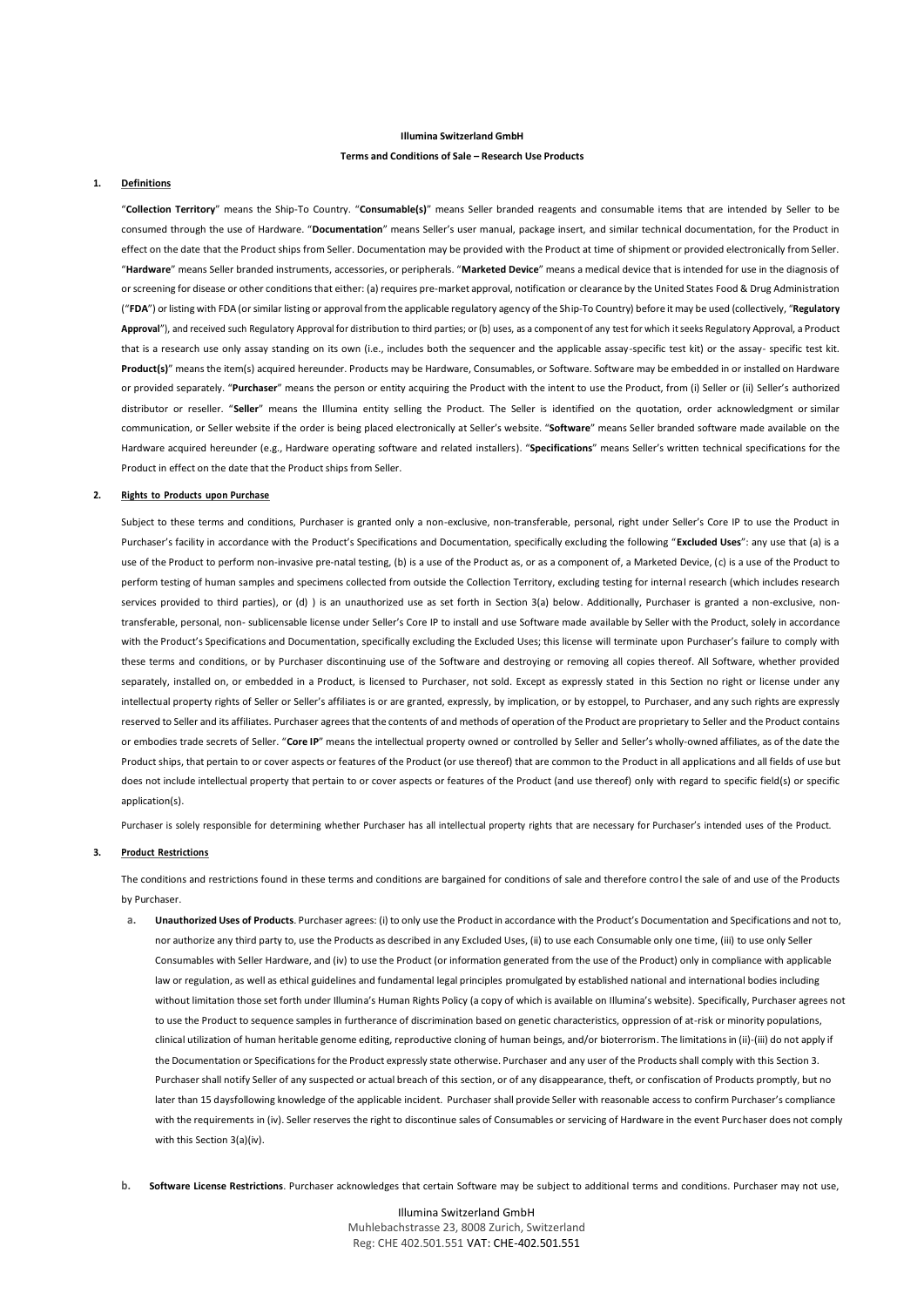copy, modify, create derivative works of, reverse engineer, decompile, disassemble, distribute, sell, assign, pledge, sublicense, lease, loan, rent, timeshare or otherwise transfer the Software, nor permit any other party to do any of the foregoing. Purchaser may not remove from the Software, or alter, any of the trademarks, trade names, logos, patent or copyright notices or markings, or add any other notices or markings to the Software. Purchaser may not (and may not attempt to) defeat, avoid, by-pass, remove, deactivate or otherwise circumvent any protection mechanisms in the Software including without limitation any such mechanism used to restrict or control the functionality of the Software.

**c. Third Party Code**. Purchaser acknowledges that certain Software may be subject to additional terms and conditions. To the extent third party code is included in Software and any term or condition of a third party license applicable to such third party code directly conflicts with the terms and conditions set forth herein, the applicable term(s) or condition(s) of that third party license will be applicable only to that third party code and only to the extent necessary to remove the conflict.

### **4. Regulatory**

The Product is labeled "For Research Use Only. Not for use in diagnostic procedures" or with a similar labeling statement. Purchaser acknowledges that (i) the Product has not been approved, cleared, or licensed by the United States Food and Drug Administration or any other regulatory entity whether foreign or domestic for any specific intended use, whether research, commercial, diagnostic, or otherwise, and (ii) Purchaser must ensure it has any regulatory approvals that are necessary for Purchaser's intended uses of the Product.

Illumina intendsthat its products be used only in a lawful and ethical manner. Purchaser agreesto comply with all applicable laws, regulations, and ethical guidelines promulgated by established national and international ethical bodies when using, maintaining, and disposing of the Product and the information generated from the use of the Product.

# **5. Limited Liability**

TO THE EXTENT PERMITTED BY LAW, IN NO EVENT SHALL SELLER OR ITS SUPPLIERS BE LIABLE TO PURCHASER OR ANY THIRD PARTY FOR COSTS OF PROCUREMENT OF SUBSTITUTE PRODUCTS OR SERVICES, LOST PROFITS, DATA OR BUSINESS, OR FOR ANY INDIRECT, SPECIAL, INCIDENTAL, EXEMPLARY, CONSEQUENTIAL, OR PUNITIVE DAMAGES OF ANY KIND ARISING OUT OF OR IN CONNECTION WITH, WITHOUT LIMITATION, THE SALE OF THE PRODUCT, ITS USE, SELLER'S PERFORMANCE OR ANY OF THESE TERMS AND CONDITIONS, HOWEVER ARISING OR CAUSED AND ON ANY THEORY OF LIABILITY (WHETHER IN CONTRACT, TORT (INCLUDING NEGLIGENCE), STRICT LIABILITY OR OTHERWISE).

TO THE EXTENT PERMITTED BY LAW, SELLER'S TOTAL AND CUMULATIVE LIABILITY TO PURCHASER OR ANY THIRD PARTY ARISING OUT OF OR IN CONNECTION WITH THESE TERMS AND CONDITIONS, INCLUDING WITHOUT LIMITATION, THE PRODUCT (INCLUDING USE THEREOF) AND SELLER'S PERFORMANCE, WHETHER IN CONTRACT, TORT (INCLUDING NEGLIGENCE), STRICT LIABILITY OR OTHERWISE, SHALL IN NO EVENT EXCEED THE AMOUNT PAID TO SELLER FOR THE PARTICULAR PRODUCT CONTAINED IN THE PARTICULAR ORDER THAT DIRECTLY CAUSED THE LIABILITY.

## **6. Limitations on Warranties**

TO THE EXTENT PERMITTED BY LAW AND SUBJECT TO THE EXPRESS PRODUCT WARRANTY MADE IN THESE TERMS AND CONDITIONS SELLER MAKES NO (AND EXPRESSLY DISCLAIMS ALL) WARRANTIES, EXPRESS, IMPLIED OR STATUTORY, WITH RESPECT TO THE PRODUCT, INCLUDING WITHOUT LIMITATION, ANY IMPLIED WARRANTY OF MERCHANTABILITY, FITNESS FOR A PARTICULAR PURPOSE, NONINFRINGEMENT, OR ARISING FROM COURSE OF PERFORMANCE, DEALING, USAGE OR TRADE. WITHOUT LIMITING THE GENERALITY OF THE FOREGOING, SELLER MAKES NO CLAIM, REPRESENTATION, OR WARRANTY OF ANY KIND AS TO THE UTILITY OF THE PRODUCT FOR PURCHASER'S INTENDED USES.

#### **7. Product Warranty**

All warranties are personal to the Purchaser and may not be transferred or assigned to a third-party, including an affiliate of Purchaser. All warranties are facility specific and do not transfer if the Product is moved to another facility of Purchaser, unless Seller conducts such move. The warranties described in these terms and conditions exclude any stand-alone third party goods that may be acquired or used with the Products.

- **a. Warranty for Consumables**. Seller warrants that Consumables, other than custom Consumables, will conform to their Specifications until the later of (i) 3 months from the date of shipment from Seller, or (ii) any expiration date or the end of the shelf-life pre-printed on such Consumable by Seller, but in either event, no later than 12 months from the date of shipment. With respect to custom Consumables (i.e., Consumables made to specifications or designs made by Purchaser or provided to Seller by, or on behalf of, Purchaser), Seller only warrants that the custom Consumables will be made and tested in accordance with Seller's standard manufacturing and quality control processes. Seller makes no warranty that custom Consumables will work as intended by Purchaser or for Purchaser's intended uses.
- **b. Warranty for Hardware**. Seller warrants that Hardware, other than Upgraded Components, will conform to its Specifications for a period of 12 months after its shipment date from Seller unless the Hardware includes Seller provided installation in which case the warranty period begins on the date of installation or 30 days after the date the Hardware was delivered, whichever occurs first ("**Base Hardware Warranty**"). "**Upgraded Components**" means Seller provided components, modifications, or enhancements to Hardware provided pursuant to the Base Hardware Warranty. Seller warrants that Upgraded Components will conform to their Specifications for a period of 90 days from the date the Upgraded Components are provided by Seller. Upgraded Components do not extend the Base Hardware Warranty unless the upgrade was conducted by Seller at Seller's facilities in which case the upgraded Hardware shipped to Purchaser comes with a new Base Hardware Warranty.

Illumina Switzerland GmbH Muhlebachstrasse 23, 8008 Zurich, Switzerland Reg: CHE 402.501.551 VAT: CHE-402.501.551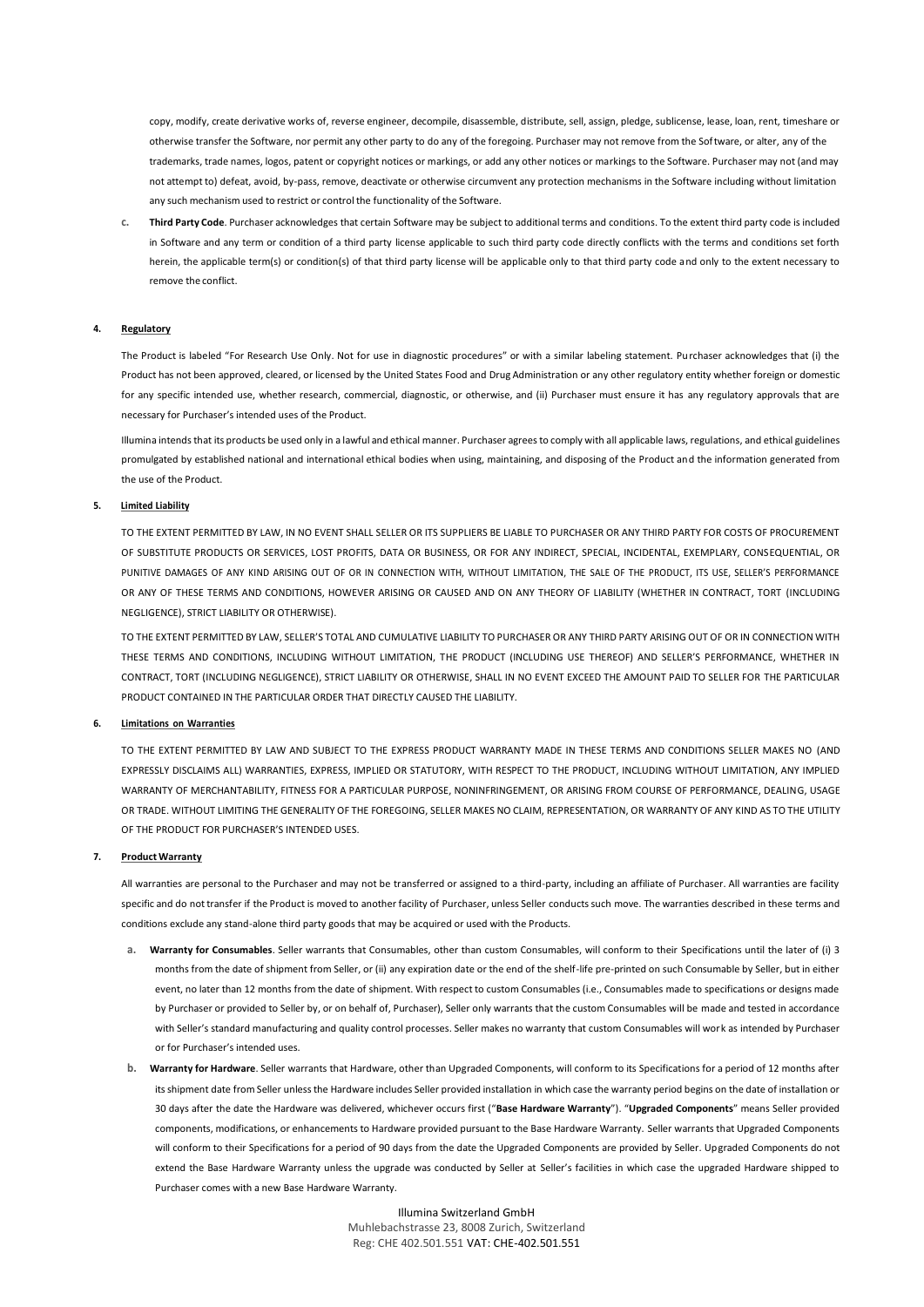- **c. Exclusionsfrom Warranty Coverage**. The foregoing warranties do not apply to the extent a non-conformance is due to (i) abuse, misuse, neglect, negligence, accident, improper storage, or use contrary to the Documentation or Specifications, (ii) use that is an Excluded Use, (iii) improper handling, installation, maintenance, or repair (other than if performed by Seller's personnel), (iv) unauthorized alterations, (v) Force Majeure events, or (vi) use with a third party's good (unlessthe Product's Documentation or Specifications expressly state such third party's good is for use with the Product).
- **d. Procedure for Warranty Coverage**. In order to be eligible for repair or replacement under this warranty Purchaser must (i) promptly contact Seller's support department to report the non-conformance, (ii) cooperate with Seller in confirming or diagnosing the non-conformance, and (iii) return the Product, transportation charges prepaid to Seller following Seller's instructions or, if agreed by Seller and Purchaser, grant Seller's authorized repair personnel access to the Product in order to confirm the non-conformance and make repairs.
- **e. Sole Remedy under Warranty**. Seller will, at its option, repair or replace non-conforming Product that is covered by this warranty, provided that Seller can reasonably identify and confirm such nonconformance. The warranty period for repaired or replaced Consumables is 90 days from the date of shipment, or the remaining period on the original Consumables warranty, whichever is later. Hardware may be repaired or replaced with functionally equivalent, reconditioned, or new Hardware or components (if only a component of Hardware is non-conforming). If the Hardware is replaced in its entirety, the warranty period for the replacement is 90 days from the date of shipment or the remaining period on the original Hardware warranty, whichever is later. If only a component is being repaired or replaced, the warranty period for such component is 90 days from the date of shipment or the remaining pe riod on the original Hardware warranty, whichever ends later. The preceding states Purchaser's sole remedy and Seller's sole obligations under the warranty.

#### **8. Indemnification**

- **a. Indemnification by Seller**. Subject to these terms and conditions, including without limitation, the Exclusions to Seller's Indemnification Obligations (Section 8(b) below), the Conditions to Indemnification Obligations (Section 8(d) below), Seller shall (i) defend, indemnify and hold harmless Purchaser against any third-party claim or action alleging that the Product when used in accordance with these terms and conditions infringes the valid and enforceable intellectual property rights of a third party, and (ii) pay all settlements entered into, and all final judgments and costs (including reasonable legal fees) awarded against Purchaser in connection with such infringement claim. If the Product or any part thereof, becomes, or in Seller's opinion may become, the subject of an infringement claim, Seller shall have the right, at its option, to (A) procure for Purchaser the right to continue using the Product, (B) modify or replace the Product with a substantially equivalent non-infringing substitute, or (C) require the return of the Product and terminate the rights, license, and any other permissions provided to Purchaser with respect to the Product and refund to Purchaser the depreciated value (as shown in Purchaser's official records) of the returned Product at the time of such return; provided that, no refund will be given for used-up or expired Consumables. This Section states the entire liability of Seller for any infringement of third party intellectual property rights.
- **b. Exclusions to Seller Indemnification Obligations**. For the avoidance of doubt, Seller has no obligation to defend, indemnify or hold harmless Purchaser for any infringement claim to the extent such infringement arises from: (i) use of the Product in any manner or for any Excluded Use, (ii) use of the Product in any manner not in accordance with the rights expressly granted to Purchaser under these terms and conditions, (iii) use of the Product in combination with any third party products, materials, or services (unless the Product's Documentation or Specifications expressly state such third party's good is for use with the Product), (iv) use of the Product to perform any assay or other process not supplied by Seller, (y) Seller's compliance with specifications or instructions for such Product furnished by, or on behalf of, Purchaser, or (vi) Purchaser's breach of any of these terms and conditions, (vii) use of stand-alone third party goods that may be acquired or used with the Products(each of (i) – (vii), is referred to as an "**Excluded Claim**").
- **c. Indemnification by Purchaser**. Purchaser shall defend, indemnify and hold harmless Seller, its affiliates, their non-affiliate collaborators and development partners that contributed to the development of the Product, and their respective officers, directors, representatives and employees against any claims, liabilities, damages, fines, penalties, causes of action, and losses of any and every kind (including reasonable legal fees), including without limitation, personal injury or death claims, and infringement of a third party's intellectual property rights, resulting from, relating to, or arising out of any Excluded Claim.
- **d. Conditions to Indemnification Obligations**. The parties' indemnification obligations are conditioned upon the party seeking indemnification (i) promptly notifying the other party in writing of such claim or action, (ii) giving the other party exclusive control and authority over the defense and settlement of such claim or action, (iii) not admitting infringement of any intellectual property right without prior written consent of the other party, (iv) not entering into any settlement or compromise of any such claim or action without the other party's prior written consent, and (v) providing reasonable assistance to the other party in the defense of the claim or action; provided that, the indemnifying party reimburses the indemnified party for its reasonable out-of-pocket expenses incurred in providing such assistance.

#### **9. Payment Terms**

Seller will invoice upon shipment. Subject to Seller's credit review of Purchaser (following which Seller shall inform Purchaser of applicable payment terms), all payments are due within 30 days of the date of the invoice. All amounts due shall be paid in the currency found on the invoice. If payment is made by wire or other electronic funds transfer, Purchaser is solely responsible for any bank or other fees charged, and will reimburse Seller for any such fees. If any payment is not made by the due date Seller may exercise all rights and remedies available by law.

Purchaser shall pay for all costs (including reasonable attorneys' fees) incurred by Seller in connection with the collection of late payments. Each purchase order is a separate, independent transaction, and Purchaser has no right of set-off against other purchase orders or other transactions with Seller. Seller will determine payment terms on a per-order basis and may modify credit terms in its discretion. Any amount not paid by the due date will bear interest from the day following the date on the invoice at a rate equal to the interest rate applied by the European Central Bank to its most recent refinancing operation plus 8 percentage points, or the maximum amount permitted by law, if lower.

> Illumina Switzerland GmbH Muhlebachstrasse 23, 8008 Zurich, Switzerland Reg: CHE 402.501.551 VAT: CHE-402.501.551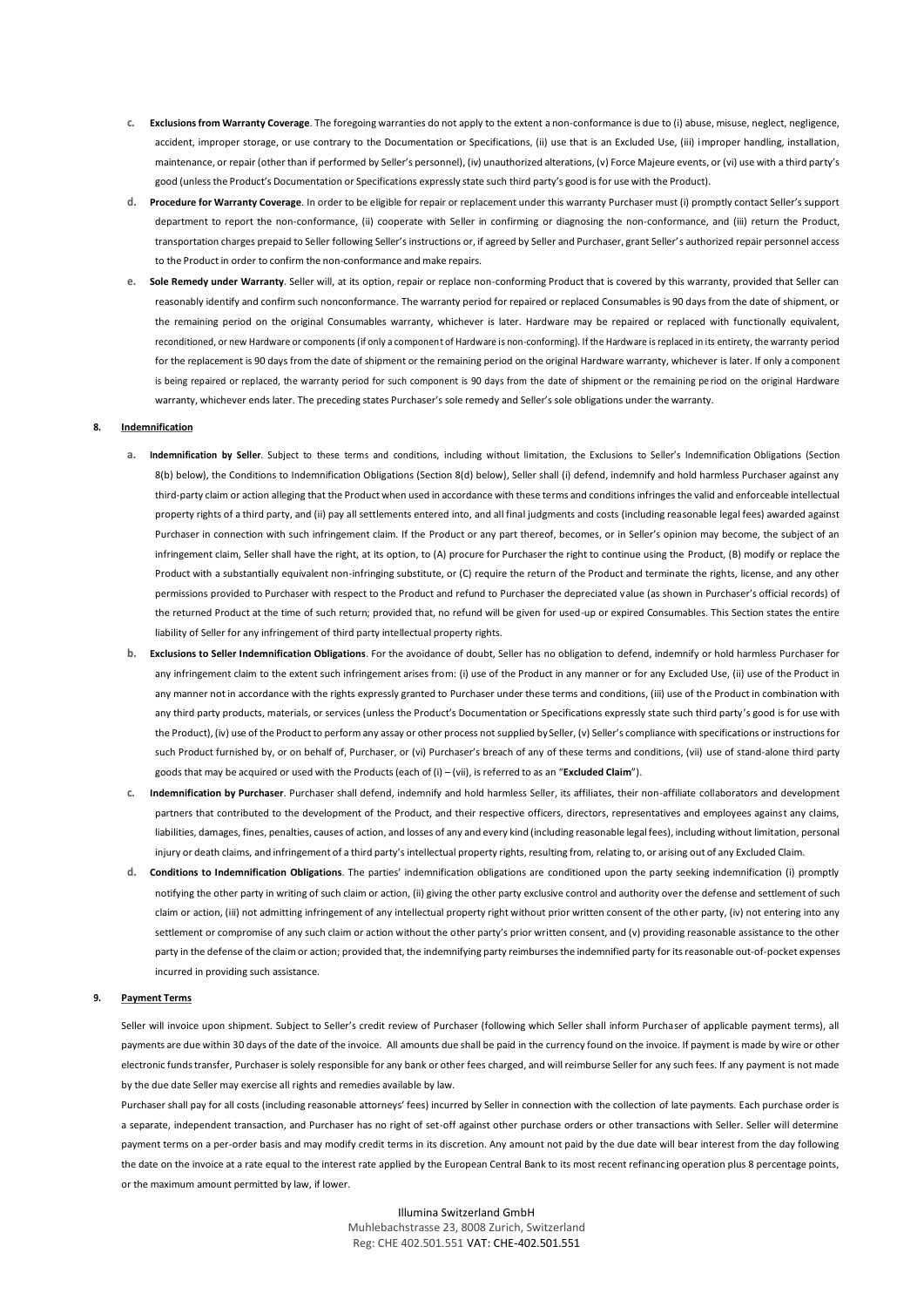# **10. Shipping Terms; Title and Risk of Loss**

Unless otherwise set forth in writing by Seller or otherwise agreed between the parties, all shipments are made DDP (Incoterms 2020) at the address designated by Purchaser at the time of ordering. In all cases, title (except for Software and third-party software) and risk of loss transfers to Purchaser when Product is made available at such address.

# **11. Taxes**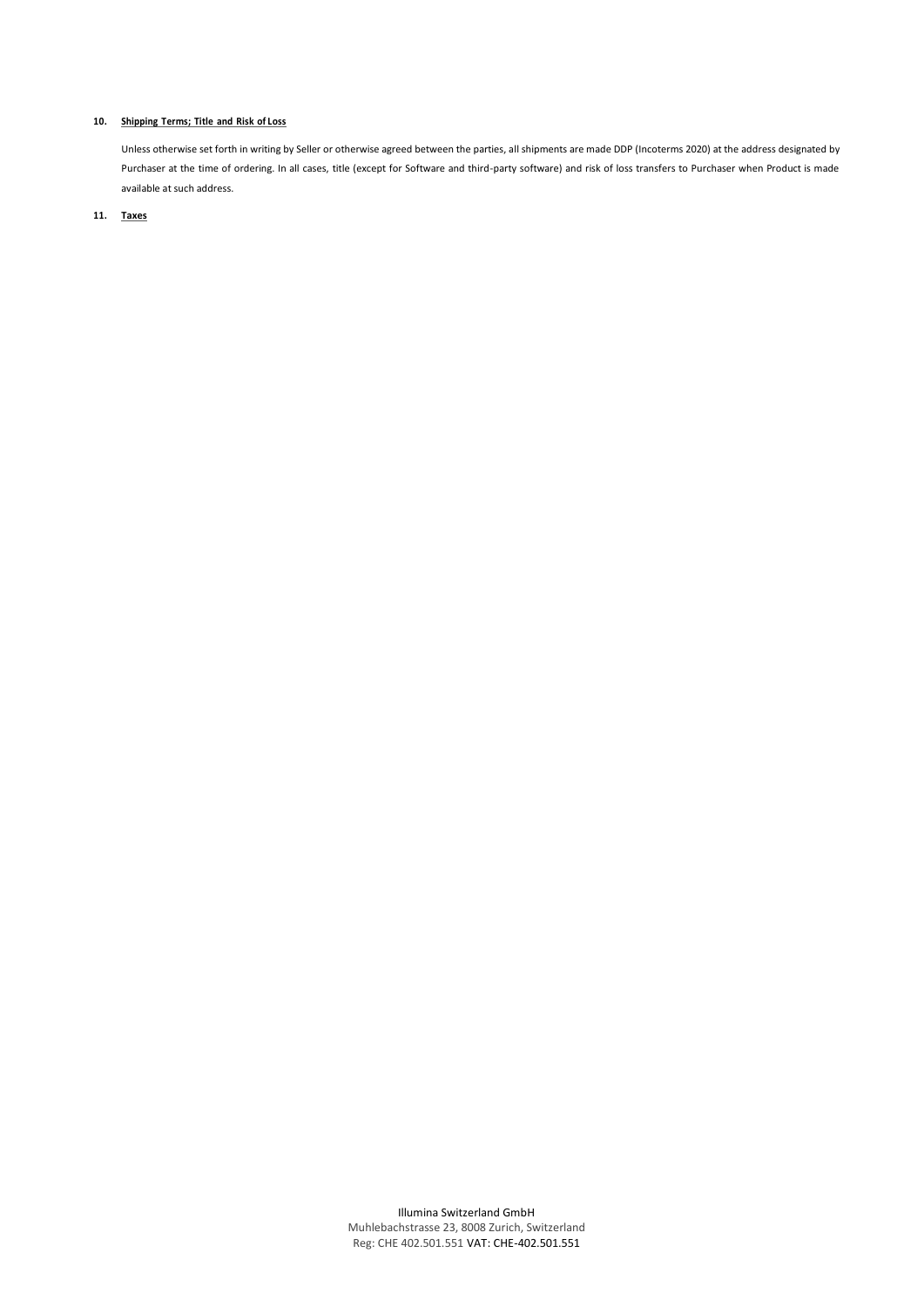Purchaser agrees that any applicable sales, use, excise, VAT (value added tax), GST (goods and services tax), withholding and other taxes will be cal on both the tax rates in effect on the date of shipment and the ship to address for the Product. Any amounts for tax listed on a quotation, if any, are for reference purposes only and are not binding on Seller. All prices and other amounts payable to Seller are exclusive of and are payable without deduction for any taxes, customs duties, tariffs or charges hereafter claimed or imposed by any governmental authority upon the sale of Product, all of which will be paid by Purchaser. In the event Seller is required by law or regulation to pay any such tax, duty or charge, such amount will be added to the purchase price or subsequently invoiced to the Purchaser.

1. **General**

a. **Applicability of Terms and Conditions**. These terms and conditions exclusively govern the ordering, purchase, supply, and use of Product, and override any conflicting, amending and/or additional terms contained in any purchase orders, invoices, or similar documents all of which are hereby rejected and are null and void. Seller's failure to object to any such terms shall not constitute a waiver by Seller, nor constitute acceptance by Seller of such terms and conditions. Third party products may be subject to additional terms and conditions.

b. **Order Changes/Cancellations**. Orders for Products may not be changed or cancelled once placed.

c. **Governing Law**. These terms and conditions, their interpretation, and the performance of the parties shall be governed by the laws of Switzerland. Seller and Purchaser agree that the United Nations Convention on Contracts for the International Sale of Goods shall not apply.

d. **Arbitration**. Any dispute, claim or controversy arising out of or relating to the breach, termination, enforcement, interpretation or validity of these terms and conditions, shall be determined by confidential binding arbitration conducted in the English language, to be held in Zurich before one arbitrator appointed under the rules of UNCITRAL ("Rules") and administered under the Rules, which are deemed to be incorporated by reference into this clause,. In all cases of arbitration hereunder each party shall bear its own costs and expenses and an equal share of the arbitrator's and administrator's fees of arbitration; neither party nor an arbitrator may disclose the existence, content, or results of any arbitration without the prior written consent of both parties, unless required by law; the decision of the arbitrator shall be final and binding on the parties, provided that, the arbitrator shall not have the authority to alter any explicit provision of this Agreement; judgment on the award may be entered in any court having jurisdiction. This clause shall not preclude the parties from seeking provisional remedies in aid of arbitration from a court of appropriate jurisdiction. Notwithstanding anything herein to the contrary, any claims or causes of action involving infringement, validity, or enforceability of a party or its affiliate's intellectual property rights are not subject to this arbitration clause.

Representations and Warranties. Purchaser is not an authorized dealer, representative, reseller, or distributor of any of Seller's, or its affiliates', products or services. Purchaser represents and warrants that it (i) is not purchasing the Product on behalf of a third party, (ii) is not purchasing the Product in order to resell or distribute the Product to a third party, (iii) is not purchasing the Product in order to export the Product from the country into which Seller shipped the Product pursuant to the ship-to address designated by Purchaser at the time of ordering ("Ship-To Country"), and (iv) will not export the Product out of the Ship-To Country.

**Remedies for Breach**. In addition to any remedies specified elsewhere under these terms and conditions, and any remedies available to Seller under law or in equity, in the event Purchaser breaches these terms and conditions, including without limitation Sections 2-4, Seller may do any, all, or any combination of the following: (i) cease performance, including without limitation, cease further shipments of Product, (ii) terminate the rights granted to Purchaser pursuant to Section 2 (Rights to Product Upon Purchase), (iii) terminate any service contracts then in effect for affected Product, (iv) terminate any remaining product warranty for the affected Product, or (v) require Purchaser to immediately pay any unpaid invoices.

Service Contracts. If a Seller extended service contract for Hardware is being provided, then Seller's standard terms and conditions for such service contract shall exclusively govern such extended service contract. Purchaser agrees that all service contracts are both personal to Purchaser and facility specific: services contracts cannot be transferred to a third party and may not be transferred to a new facility if the Hardware is relocated.

Future Products. Any future products and/or services ("Unreleased Products") are subject to new part numbers, pricing, and specifications and the acquisition of Product hereunder is not in reliance on the availability of any Unreleased Products.

i. **Seller Affiliates**. Any actions or rights that may be performed or exercised by Seller may be performed or exercised by Seller itself or by any of its affiliates. By way of non-limiting example, Seller's affiliates may carry out shipment, servicing, invoicing and receipt of payment.

Force Majeure. Seller is not responsible for any failure to perform or delay attributable in whole or in part to any cause beyond its reasonable control, including but not limited to acts of God, fire, flood, tornado, earthquake, hurricane, lightning, government actions, actual or threatened acts of war, terrorism, civil disturbance or insurrection, sabotage, labor shortages or disputes, failure or delay in delivery by Seller's suppliers or subcontractors, transportation difficulties, shortage of energy, raw materials or equipment, or Purchaser's fault or negligence. In the event of any such delay the delivery date shall be deferred for a period equal to the time lost by reason of the delay.

Notices. Any notice required or permitted shall be in writing and shall be deemed received when (i) delivered personally; (ii) 5 days after having been sent by registered or certified mail, return receipt requested, postage prepaid (or 10 days for international mail); or (iii) 1 day after deposit with a commercial express courier that provides written verification of receipt.

l. **Seller Information**. Seller may maintain and use a database of orders and account information pertaining to Purchaser for purposes of order processing, maintaining records, assisting with future orders of Purchaser, and compliance with applicable laws and regulations. Purchaser may not disclose any financial terms of this transaction to any third party without the prior written consent of the Seller, except as (and only to the extent) required by securities or other applicable law. Purchaser grants to Seller a non-exclusive, fully paid-up, royalty-free, worldwide, irrevocable, perpetual right and license, with the right to sublicense, to use and commercialize in any manner suggestions, ideas or comments provided by Purchaser to Seller related to the Products.

m. **Export Compliance**. The Products, any related technology, or information provided to Purchaser may be subject to restrictions and controls imposed by